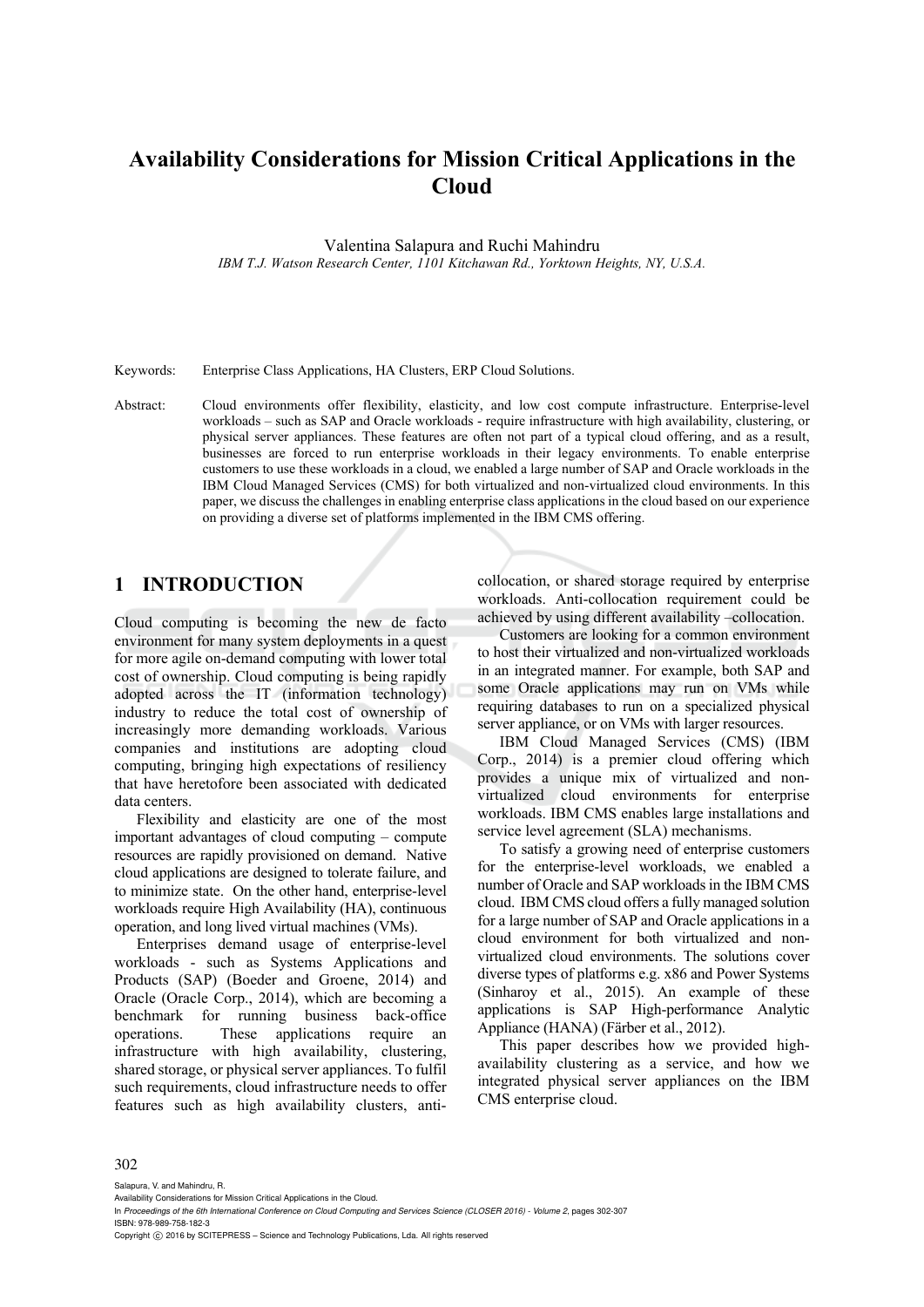#### **2 IBM CMS CLOUD**

Enterprise-class customers, such as banks, insurances or airlines typically require IT management services such as monitoring, patching, backup, change control, high availability and disaster recovery to support systems running complex applications with stringent IT process control and quality-of-service requirements. Such features are typically offered by IT service providers in strategic outsourcing (SO) engagements, a business model for which the provider takes over several, or all aspects of management of a customer's data center resources, software assets, and processes. Servers with such support are characterized as being managed.

This should be contrasted with unmanaged servers provisioned using basic Amazon Web Services (AWS) and IBM's SoftLayer offerings, where the cloud provider offers automated server provisioning. In order to make the server managed, these cloud providers have networked with service partners that customers can engage to fill all of the gaps up and down the stack. This enables the user to add services to the provisioned server, but the cloud provider assumes no responsibility for their upkeep or the additional services. Therefore, it puts burden on the customer to obtain a fully managed solution for their enterprise workload rather than the cloud service providing an end-to-end fully managed solution for the customer.

The IBM's CMS is among a small set of industry cloud offerings that support managed virtual and physical servers. It is an enterprise cloud, which provides a large number of managed services that are on par with the ones offered in high end SO contracts. Examples of such services are patching, monitoring, asset management, change and configuration management, quality assurance, compliance, healthchecking, anti-virus, load-balancing, security, firewall, resiliency, disaster recovery, and backup. The current product offers a set of managed services preloaded on users' servers in the cloud. The installation, configuration, and run-time management of these services are automated.

### **3 POSITION: MISSION CRITICAL WORKLOADS REQUIRE ENTERPRISE DATA CENTER RESILIENCE**

The main attributes of cloud computing are scalable, shared, on-demand computing resources delivered over the network, and pay-per-use pricing. Typically, one thinks of cloud as on-demand environments which are created and destroyed as needed. This offers flexibility in using as few or as many IT resources as needed at any point in time. Thus, the users do not need to predict resources that they might need in future, which makes cloud infrastructure attractive for businesses.

Cloud native applications take advantage of the cloud's elasticity, and are written in a way to run the application on multiple nodes. The nodes are stateless, and as such tolerate loss of any single node without bringing down the entire application.

On the contrary, enterprise customers require computing infrastructure which is set up infrequently, but is available over a much longer time frame. For example, a database is expected to run continuously, and not to lose any data in the case of infrastructure failure. No response from a database even over a short period of time can result in large business losses for an enterprise.

High availability is an important requirement for running enterprise-level applications. Features like standardized infrastructure, virtualization, and modularity capabilities of cloud computing offer an opportunity to provide highly resilient and highly available systems. Resiliency techniques can be deployed on a well-defined framework for providing recovery measures for replicating unresponsive services, and recovering the failed services.

To achieve application resiliency, high availability clusters are used. Implementing HA clusters requires features such as anti-collocation of VMs – locating VMs on different physical hosts, a requirement which is difficult to guarantee in a cloud environment. For example, VMs are created on physical servers based on hypervisors utilization to achieve balanced and optimally utilized compute environment. Additionally, VMs could migrate between hypervisors for either load balancing or maintenance.

The location of physical servers hosting VMs determines the network latency between the nodes. The latency between the nodes depends on the location of physical servers in a data center – for example, whether the nodes are located in the same row – or on the current network traffic in a data center. For example, ongoing data backup traffic can impact network latency when accessing a DB. Additionally, multiple VMs might need to access the same DB data, and require implementation of a shared storage, a feature which is not typically part of a cloud offering. These cloud properties make implementing resiliency features for enterprise workloads more complicated.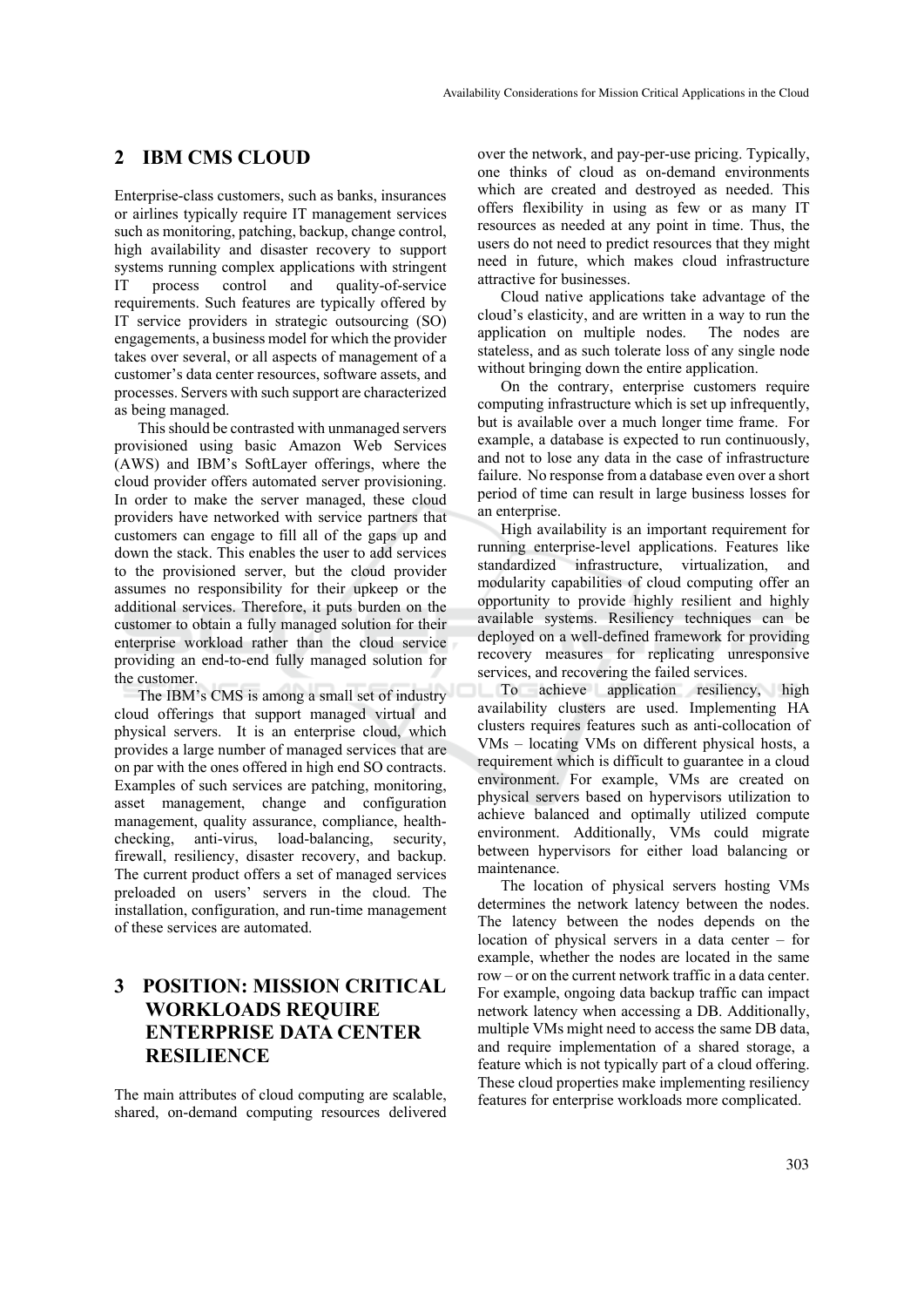Recently, cloud providers started to support some of these requirements. AWS provides the IT resources so that the customers can launch entire SAP enterprise software stacks on the AWS Cloud. Anti-collocation requirement could be achieved by using different availability zones for VMs (Amazon Corp., 2015).

In addition, there are certain proprietary workloads that are not allowed to run on virtual environment or cannot be supported on the state of the art hypervisors in a cloud environment. Some applications are not certified to run on virtualized servers (e.g. analytic appliances), or would require significant increase in licensing cost if deployed in a cloud environment. Therefore, it is essential to deploy fully managed appliances on physical servers and connect them to the cloud internal network to support applications that cannot be hosted on the cloud, but need to be close to the cloud. A few examples of such applications are SAP Business Warehouse Accelerator (BWA), or Oracle Database Appliances.

Customers owning such applications need an integrated solution which would allow them to use these applications together with the cloud hosted workload. These applications need to run on a physical server which is fully integrated into the management environment of the cloud providing services such as monitoring or backup. It also avoids hybrid solutions where a part of the workload is running in the cloud and the other part running in the non-cloud environment. Such solutions are hard to manage due to different delivery and operation models. Examples of such solutions are HANA appliances and Oracle OVM based systems, which need to be operated in a tight connection to other servers.

### **4 POSITION: RESILIENCY IN THE CLOUD REQUIRES NEW CAPABILITIES**

There are several challenges that have to be considered when providing high availability in the cloud. To implement high availability clustering, high availability software is used. It arranges redundant nodes (two or more OS instances) in clusters to provide continued service in the case of a component failure. OS instances can be accessed by using the same virtual Service Internet Protocol (IP) address. An HA cluster detects hardware or software faults, and performs a failover  $-$  it restarts the application automatically on another OS instance. As part of this process, clustering software may configure the nodes

to use the appropriate file system, network configuration, and some supporting applications. HA clusters are typically used for critical databases, business applications, and customer services.

IBM CMS cloud provides all infrastructure components needed to create an HA cluster. To support HA clusters for VMs, the virtual infrastructure must provide several important features. First, it must have the capability to anticollocate the cluster members, that is, to ensure that they are never located on the same physical server during the cluster's entire lifecycle. This, in turn, imposes constraints on the placement algorithms of the virtualization system. Other resiliency scenarios require that the cluster members are in the different building blocks, or even different sites (data centers in different geographical areas).

The environment must also allow shared disks – to allow multiple VMs to concurrently connect to, and share the same physical storage. To avoid a single point of failure, a number of shared disks are arranged in a redundant array of independent disks (RAID). The VMs with access to shared storage should also have one or more private disks for OS image, application, and log files.

One or more virtual Internet Protocol (IP) addresses have to be reserved and assigned to the cluster. The exact usage of vIPs depends on the used HA configuration, if it is arranged as active-passive or active-active cluster. In all configurations, the end user does not see one or the other individual VMs of the cluster, but only the application running in the cluster as available, and accessible via its service IPs. Finally, the HA nodes also have their own IP addresses which are used by an administrator to access individual VMs to set up its configuration.

This HA cluster infrastructure, together with HA clustering software, enables large number of different configurations for high level availability, such as active-passive or active-active configurations. HA clustering software, such as Power High Availability (PowerHA) (Bodily et al., 2009), is installed on top of the HA cluster infrastructure. The HA clustering software provides a heartbeat function, which enables a node to have an awareness of the state of the other nodes in the cluster.

Generally, an HA solution would require a dualroom set up requiring the hardware to be deployed in different buildings and at least 10 km apart. Such HA solution may not be available. Multiple power supplies and multiple networks can be deployed in the same building to provide resiliency. A destruction of an entire room or building is considered a disaster, and a distance above 80 km between the primary and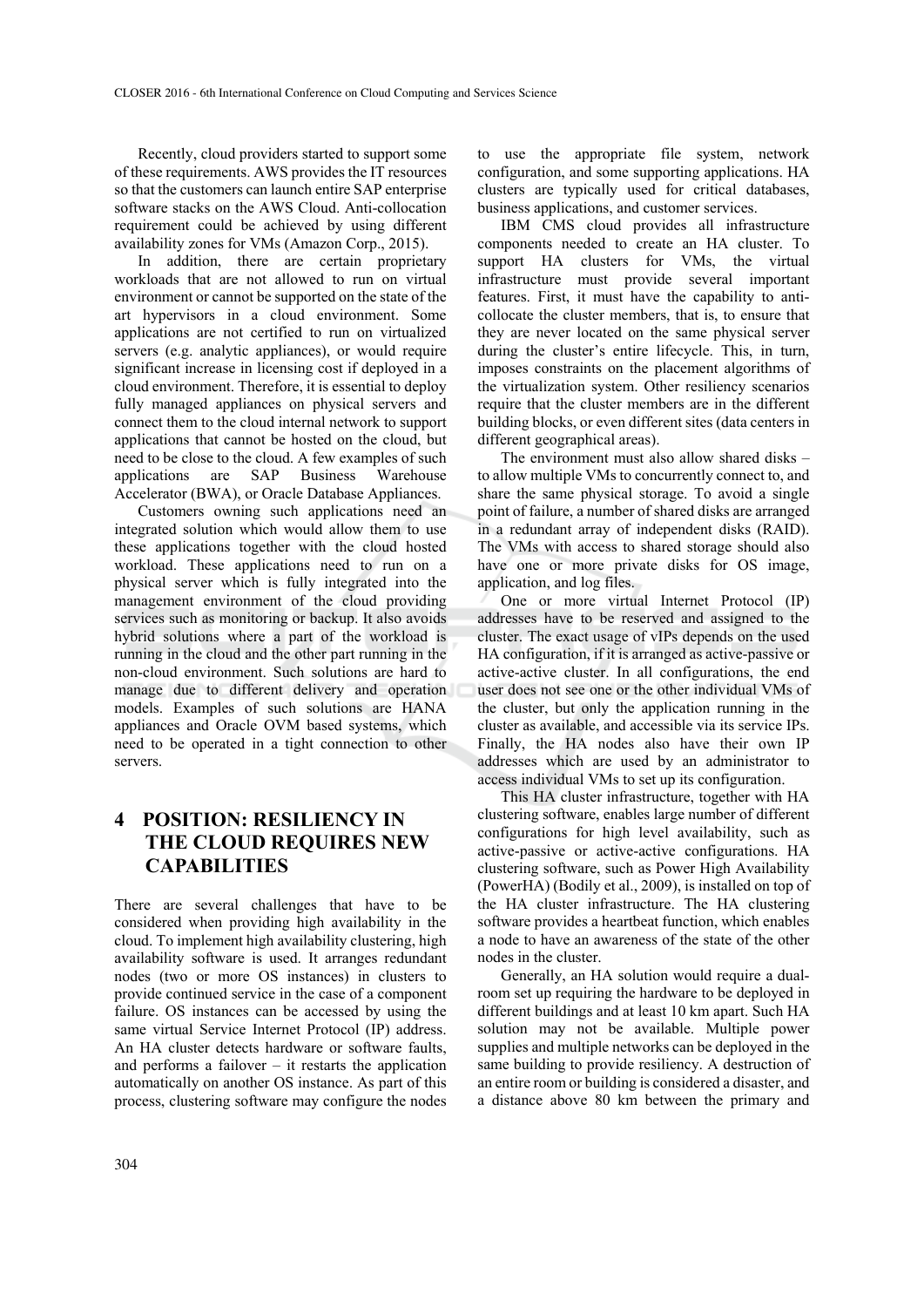secondary servers in the two datacenters would provide a disaster resilient solution.

## **5 POSITION: HIGH AVAILABILITY IN THE CLOUD REQUIRES MODIFICATION TO RESOURCE PROVISIONING**

In CMS, we implemented cluster support for both Power Systems, and for x86-based virtual systems. To implement HA clusters, we introduced a notion of a two node cluster in the CMS provisioning and management system. The first created VM is denoted 'anchor VM', and a cluster ID is created and assigned to it. The VM is provisioned in the same way as a non-clustered VM. The provisioning system determines the target physical server for any VM at the time of its creation based on the overall utilization and workload distribution of all servers in a data center.

The second VM of a cluster is labelled 'dependent', and it is tagged with the cluster ID of the anchor. Once a dependent VM is provisioned, the system ensures that it is not located on the same physical server as the anchor node. If that is the case, the management system moves the dependent node to a different server, and completes the cluster creation. To fulfil the requirements of HA clustering described above, we extended the provisioning system to enable anti-collocation.

Implementation of a shared storage solution, where the same storage is attached and readable by two VMs, represented a challenge. The storage has to be made available to both nodes via the network, and read/write permissions to the storage need to be defined for both VMs, including conflict resolution, or conflict avoidance.

During provisioning, all requested shared storage is allocated and linked to the anchor VM, together with its private storage. When provisioning a dependent VM, only private storage is allocated and linked to the dependent VM. The shared storage is already created as a part of the anchor VM, and needs to be mounted to the dependent VM. The mounting step is performed automatically after the dependent VM is provisioned. As the last step of provisioning an HA cluster infrastructure, the storage disks to be shared in the cluster are linked to the dependent VM.

The process is expandable to a number of VMs in a cluster larger than two nodes. The provisioning steps are as follows: creating an anchor VM with its all private and to be shared storage, then creating one or more dependent VMs with their private storage. As the last step, all dependent VMs are mapped to the storage shared in the HA cluster. An additional necessary step is to reserve and assign one or more virtual IP addresses to the cluster.

| <b>IBM SmartCloud Enterprise+</b> | Account<br>Server Management                                                                         | <b>Service Operation</b>          | <b>IBM SmartCloud Enterprise+</b>                                                    | <b>Server Management</b><br>Account                                                             | <b>Service Operat</b>    |
|-----------------------------------|------------------------------------------------------------------------------------------------------|-----------------------------------|--------------------------------------------------------------------------------------|-------------------------------------------------------------------------------------------------|--------------------------|
| Patches<br>Projects  <br>Servers  | IP Addresses<br>Monitors Policies                                                                    |                                   | Patches<br><b>Servers</b><br>Projects                                                | IP Addresses<br><b>Monthers</b><br>-11<br>a.                                                    | <b>Policies</b><br>n e   |
| Home.<br>×                        | Server Management > Servers > New Server                                                             |                                   | <b>Home</b><br>$\sim$                                                                | Server Management - Servers - New Server                                                        |                          |
| <b>New Server</b>                 | Complete the form below to create a new server. Once the server is created, you will receive an enti |                                   | <b>New Server</b>                                                                    | Complete the form below to create a new server. Once the server is created, you will receive an |                          |
| * Tipe:                           | Cluster Andhor                                                                                       | ۰                                 | * Type                                                                               | Cluster Node                                                                                    | $\sim$                   |
| * Cluster Type:                   | <b>Disk Type</b>                                                                                     | ٠                                 | * Cluster Anchor.                                                                    | geens to #72008                                                                                 | $\overline{\phantom{a}}$ |
|                                   | <b>Rhared</b>                                                                                        |                                   | * Cluster Type                                                                       | <b>Shared</b>                                                                                   | ٠                        |
| server Location<br>* Project      | Private                                                                                              |                                   | <b>Server Location</b>                                                               |                                                                                                 |                          |
| * Cloud Center                    |                                                                                                      |                                   | - Project                                                                            | WW. G67, 80ep. KS                                                                               | ٠                        |
|                                   | Select Cloud Center                                                                                  |                                   | * Cloud Center                                                                       | Ehringen (EHN)                                                                                  | ٠                        |
| * Cloud Pool                      | Select Cloud Center First                                                                            |                                   | * Cloud Pool                                                                         | Resource/Cloud Pool on x Systems for customer G67.                                              | $\sim$                   |
| <b>Server Configuration</b>       |                                                                                                      |                                   |                                                                                      |                                                                                                 |                          |
| * Image                           | Select Cloud Pool First                                                                              |                                   | <b>Server Configuration</b>                                                          |                                                                                                 |                          |
| $+$ Secure Size:                  | Select Image First                                                                                   | ÷                                 | * image.                                                                             | M& Windows Berver 2003 H2 Standard Biblion (3208)                                               | $\overline{\phantom{a}}$ |
| * Sendos Level Agreement          | Select Service Level Agreement                                                                       | ÷                                 | $-$ Server Stze:                                                                     | <b>Amazon</b>                                                                                   | $\sim$                   |
| * Patch Schedule:                 | <b>Berect Patch Schedule</b>                                                                         |                                   | Mirroring:                                                                           | NH                                                                                              | $\overline{\phantom{a}}$ |
| * Security Zone:                  | Select Security Zone                                                                                 |                                   | * Sentos Level Agreement                                                             | CLOSE                                                                                           | $\overline{\phantom{a}}$ |
| * Active Directory Domain:        | Select Active Directory Domain                                                                       |                                   | * Patch Schedule:                                                                    | Select Patch Schedule                                                                           | $\sim$                   |
| Organizational Link               |                                                                                                      |                                   | * Security Zone:                                                                     | <b>Vien Zone</b>                                                                                | ٠                        |
|                                   | Beledi Organizational Link                                                                           |                                   |                                                                                      |                                                                                                 |                          |
| <b>Host Name:</b>                 |                                                                                                      | <b>IBM SmartCloud Enterprise+</b> | Account                                                                              | <b>Server Management</b><br><b>Service Operation</b>                                            |                          |
|                                   | <b>Servers</b>                                                                                       | Projects                          | Patches<br>IP Addresses                                                              | Monitors<br>٠<br>Policies                                                                       |                          |
| <b>Bubont</b>                     | <b>Medet</b>                                                                                         | Home >                            | Server Management > P Addresses > Reserve IP Address                                 |                                                                                                 |                          |
|                                   |                                                                                                      | 0.123.4                           | <b>Reserve IP Address</b><br>Reserve an IP address for further use within a cluster. |                                                                                                 |                          |
|                                   |                                                                                                      | <b>Hostname:</b>                  |                                                                                      |                                                                                                 |                          |
|                                   |                                                                                                      | <b>Domain suffix</b>              | <b>Relect domain suffix</b>                                                          |                                                                                                 |                          |
|                                   |                                                                                                      | * Cloud center.                   | Select cloud center                                                                  |                                                                                                 |                          |
|                                   |                                                                                                      | * Security zone:                  | Select security zone                                                                 |                                                                                                 |                          |
|                                   |                                                                                                      | <b>Submit</b>                     | <b>PLOGGE</b>                                                                        |                                                                                                 |                          |

Figure 1: CMS portal for provisioning infrastructure component for an HA cluster.

Figure 1 illustrates the CMS portal when creating the HA infrastructure – requesting two nodes with a number of private and shared disks, and reserving a number of virtual IP addresses. These steps bring additional complexity into the management of the cloud system.

HA cluster nodes can be used in several different configurations. In active-passive configuration, one instance acts as the active instance, while the other one is passive and serves as its back up. Both instances have access to the shared storage. The instances are accessed by a customer via Service IP which points to the active VMs. In the case of a failure of the active VM, failover causes the passive VM to become active. Service IP now points to the second VM in the HA cluster. In this configuration, only active VM has write access to shared storage, whereas the second VM is in the stand-by mode. In the case of failover, the control is transferred to the second VM which then has write control over the shared storage.

In active-active configuration, both VMs are running the application, both are having write access to a part of shared storage (to a resource group), and both act as a backup to each other. All transactions – accesses to the application – are directed to one of the two VMs by a load balancer. In the case of failover, the second VM takes over the write control of the both shared storage resource groups.

Furthermore, as CMS is a fully integrated managed services cloud offering, several enhancements were required in order to enable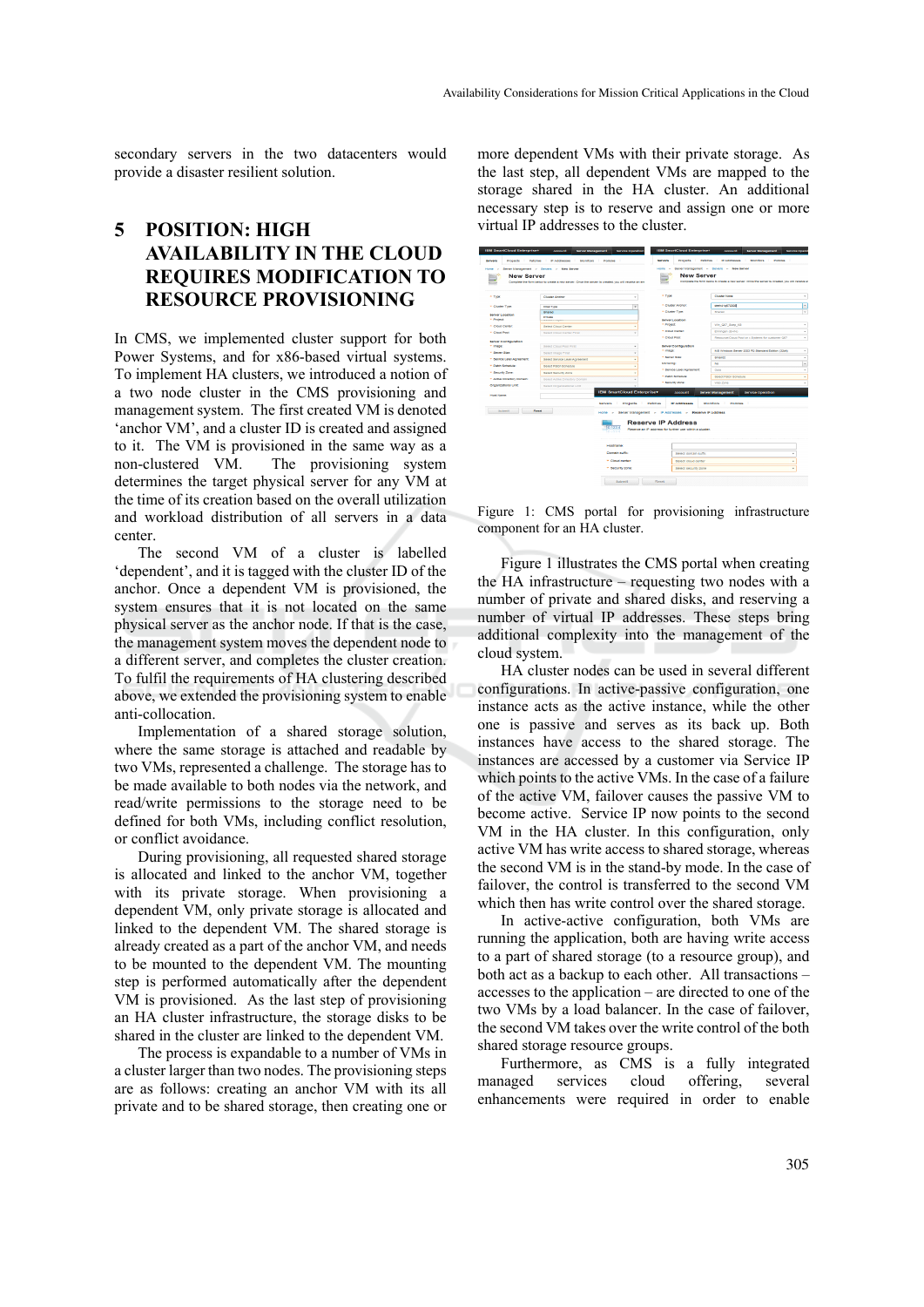managed services. For example, a new monitoring solution had to be designed and implemented to monitor HA cluster.

### **6 POSITION: MULTIPLE LEVELS OF RESILIENCY INCREASE SYSTEM RELIABILITY**

SAP application (Boeder and Groene, 2011) typically requires a high level of the workload availability of 99.8% SLA, which defines the maximum allowed down time to less than one and a half hours per month (Schmidt, 2006). To achieve this high SLA objective, a cloud solution for SAP must support HA clusters.

SAP has many configurations, but we describe a two-node active-passive cluster configuration, as supported in IBM CMS. In a typical configuration of a two-node SAP workload, the workload resides on two VMs, both of which contain the complete SAP application stack. In active-passive configuration, at any given time, only one instance of the application is active. The other instance is in a hot standby mode ready to take over the operation if the active instance fails. Both instances have connectivity to a database residing on a number of shared storage devices arranged in RAID, but only the active instance has the read/write access.

HA cluster middleware monitors the internal health of both the applications and the virtual servers hosting them, and performs a failover from the active VM to the passive VM when a failure is detected. For Power AIX systems, CMS makes use of PowerHA (Bodily et al., 2009), and for Windows and Linux systems, CMS employs Veritas Cluster Server (VCS) and Veritas Storage Foundation (VSF) (Symantec Corp., 2009).

Two node clusters offer high availability in CMS because of the additional high availability cloud infrastructure support (Salapura et al., 2013). Failures of a VM or of the hosting physical server are handled by the infrastructure high availability support. For example, during the HA cluster failover in activepassive configuration, the failed VM is automatically restarted at the infrastructure level, either on the original server or on another server. If one VM fails, it is rebooted and the SAP application is restarted. In the case of a failure of a physical server hosting SAP, all VMs from the failed server are restarted on the surviving servers, and the SAP workload is restarted within its VM. In this way, the HA cluster is reestablished within a short period of time. Without this feature, HA cluster would be lost.

Multiple levels of resiliency at infrastructure, middleware and application levels increase system reliability. Implementing multiple levels of resiliency delivers a more robust system, while enabling operation of these different levels of resiliency seamlessly.

### **7 POSITION: ENTERPRISE WORKLOADS REQUIRE MODIFICATION TO CLOUD INFRASTRUCTURE**

Enterprise-level customers are looking for a way to operate SAP HANA appliance in the cloud. The SAP HANA appliance (Färber et al., 2012) is in-memory database that allows accelerated processing of a large amount of real-time data. The SAP HANA appliance is operating on non-virtual servers. Integration of the SAP applications running on VMs in the cloud environment with a HANA appliance running the database is business critical for the customers to ensure that they are using the state-of-the-art technology for their transactions and data analysis.

Enterprise-level customers demand a fully managed HANA appliance with managed services like patching, monitoring, health checking, auditing and compliance. HANA has a very strict set of network requirements. A fully managed HANA appliance requires several network interfaces which are used for redundant pairs of customer, management, and backup networks. In addition, a HANA solution requires internal networks for General Parallel File System (GPFS) clustering (Barkes et al., 1998), and HANA clustering and scaleout solutions.

A GPFS cluster had to be established for storage needs. HANA requires guaranteed network latency and bandwidth at any point in time, which is extremely challenging to provide in a shared cloud environment. The large number of network interfaces demands increased network switching. In addition to the switches responsible for providing customer, management and backup networks, HANA requires switches for internal GPFS and SAP HANA networks.

In IBM CMS cloud, to enable integration of SAP HANA databases running on non-virtual servers with SAP workloads running on VMs, the customer's virtual local area networks (vLANs) have to be extended to allow communication from SAP workloads on VMs with HANA databases. Therefore, there are several enablement steps that have to be